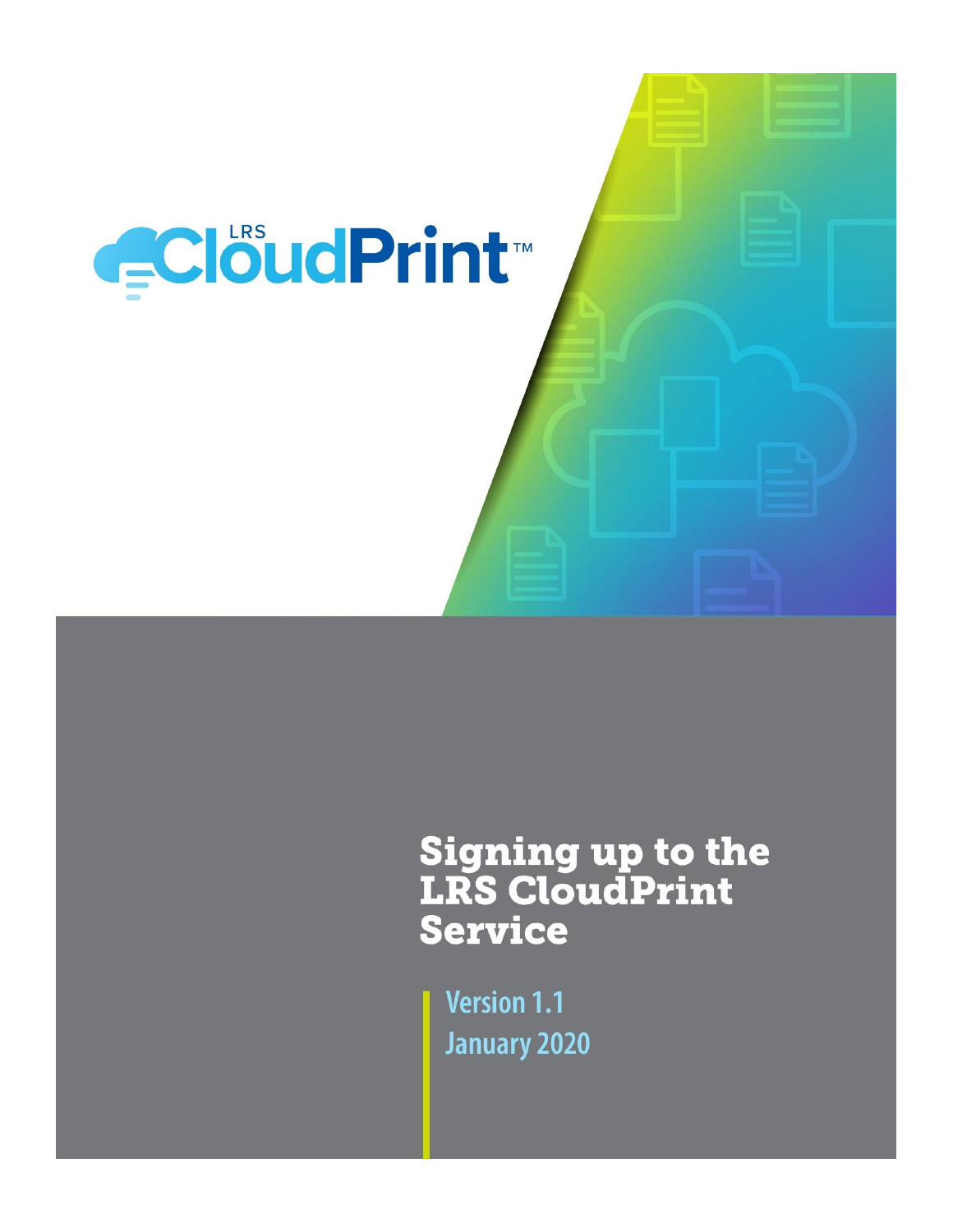

Before you sign up for LRS CloudPrint make sure you have done the following:

- You have a Microsoft® Azure Active Directory tenant. For instructions on how to set up an Azure Active Directory tenant, clic[k here](https://azure.microsoft.com/en-us/trial/get-started-active-directory/) for more information.
- You must have a user that has the Global Administrator role in your Azure Active Directory tenant.

## <span id="page-1-0"></span>WHY THE GLOBAL ADMINISTRATOR ROLE

This role is required to grant consent to LRS CloudPrint to access data in the customer's tenant.

The items LRS CloudPrint requires permissions for are:

MICROSOFT GRAPH API

- Delegated permission (acting on behalf of the user)
	- o Sign in and read user profile
	- o Allows users to sign-in to the app and allows the app to read the profile of signed-in users. It also allows the app to read basic company information of signed-in users
- Application Permission (acting on behalf of the application)
	- o Read directory data
	- o Allows the app to read data in your organization's directory, such as users, groups and apps, without a signed-in user.

#### WINDOWS® AZURE ACTIVE DIRECTORY API

- Delegated permission (acting on behalf of the user)
	- o Sign in and read user profile
	- o Allows users to sign-in to the app and allows the app to read the profile of signed-in users. It also allows the app to read basic company information of signed-in users
- Application Permission (acting on behalf of the application)
	- o Read directory data
	- $\circ$  Allows the app to read data in your organization's directory, such as users, groups and apps, without a signed-in user.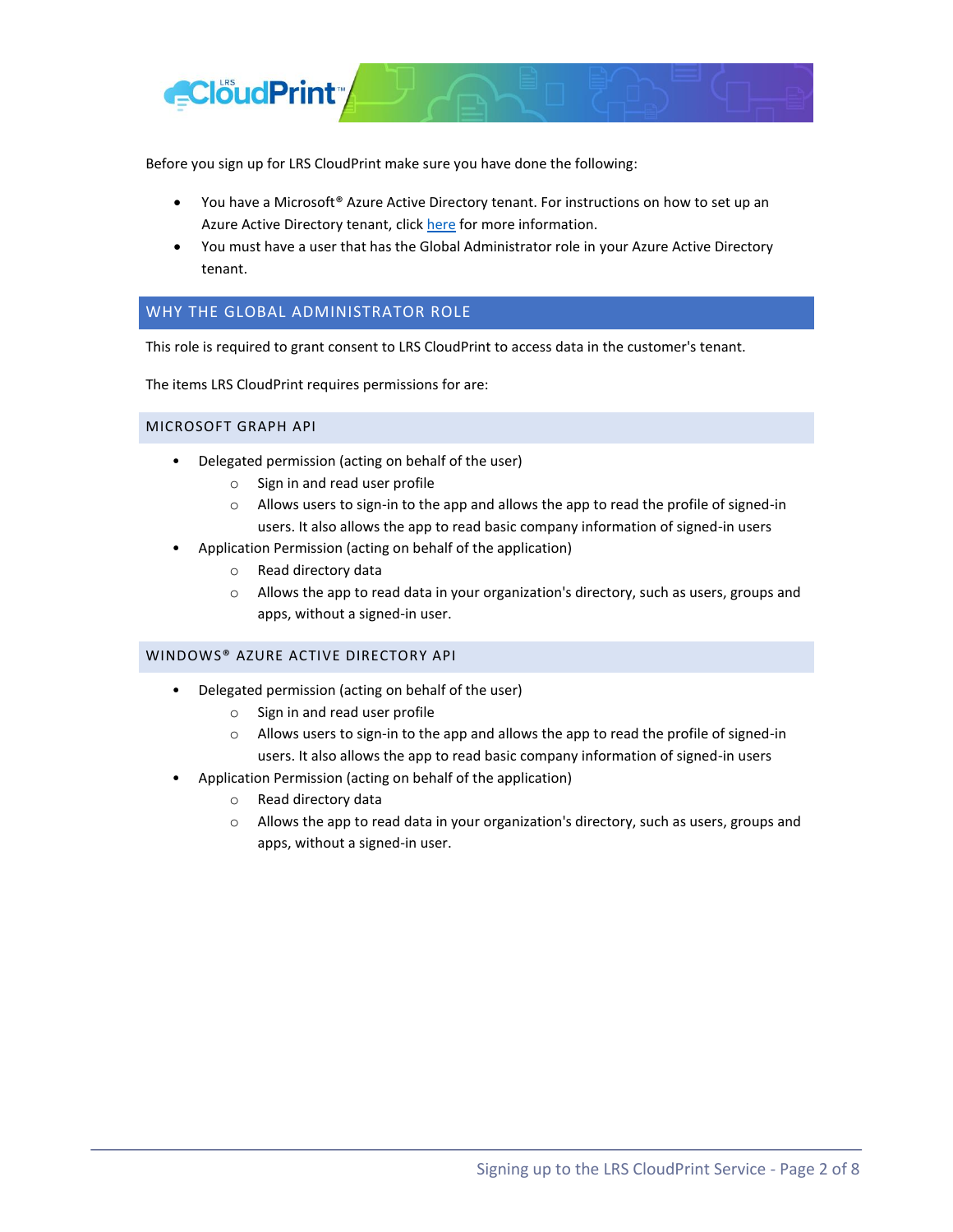

## STEP 1 – FREE TRIAL FORM

Fill in free trial form - [https://account.lrscloudprint.com/sign-up.](https://account.lrscloudprint.com/sign-up) You must complete all required fields as well as accept the LRS CloudPrint agreement before you can "Sign Up"

#### Ready to migrate to a cloud print management solution?

| Sign up for a Free 30-day trial of LRS CloudPrint™ with no obligation. It's Easy as 1-2-3                                                                                                                                                     |                                                              | completing form                                                                                                                             |
|-----------------------------------------------------------------------------------------------------------------------------------------------------------------------------------------------------------------------------------------------|--------------------------------------------------------------|---------------------------------------------------------------------------------------------------------------------------------------------|
| 2 Grant consent to LRS CloudPrint<br>1 Fill in the form<br><b>First Name</b>                                                                                                                                                                  | 3 Set up printers and get printing<br>Last Name <sup>*</sup> | To sign up, you must be logged<br>into a Microsoft account with<br>the Global Administrator role                                            |
| <b>Email Address*</b>                                                                                                                                                                                                                         | Company Name* <sup>O</sup>                                   | <b>Why the Global Administrator</b>                                                                                                         |
| <b>Customer Number @</b>                                                                                                                                                                                                                      | Tenant Name <sup>*</sup> ©                                   | role? This role is required to grant<br>consent to LRS CloudPrint to<br>access data in the customer's<br>tenant. For more details, read our |
| Address <sup>*</sup>                                                                                                                                                                                                                          | City <sup>*</sup>                                            | step-by-step quide here.                                                                                                                    |
| Country <sup>*</sup>                                                                                                                                                                                                                          | <b>Postal Code</b>                                           | Does everyone need the Global<br><b>Administrator role?</b> No. This is<br>only for the initial LRS CloudPrint                              |
| -- Select One --<br>$\checkmark$<br>Region * <sup>©</sup>                                                                                                                                                                                     |                                                              | configuration and setup.                                                                                                                    |
| -- Select One --<br>$\checkmark$<br>To understand how we treat your personally identifiable data, see LRS's Privacy Policy and, if applicable, our EU Privacy Policy.<br>By submitting your inquiry, you consent to receive a reply from LRS. |                                                              | Download our free step-by-step<br>guide to signing up for LRS<br><b>CloudPrint here.</b>                                                    |
| <b>View &amp; Accept Agreement</b><br><b>SIGN UP</b>                                                                                                                                                                                          |                                                              |                                                                                                                                             |

#### SIGN UP FORM GUIDE

**Customer Number** – For existing LRS customers only

**Company Name** – Please use the legal entity name. LRS will use this name for billing.

**Tenant Name** – This will appear in LRS CloudPrint as your "portal name." We advise using your company name, initials, or subsidiary name. This can be the same as Company Name.

**Region** – This is where your LRS CloudPrint database is stored. We find that companies like to have their data stored where their headquarters are based. There is currently no migration service from one region to another.

## STEP 2 – VIEW AND ACCEPT LICENSE AGREEMENT

Please View & Accept Agreement the LRS CloudPrint Agreement. The "Accept" button is found at the end of the Agreement. You will not be able to proceed until you have completed this step.

You can also print the agreement. If you would like to refer to the latest LRS CloudPrint agreement in the future, please use this link<https://account.lrscloudprint.com/cloudprint-agreement>

**Read before**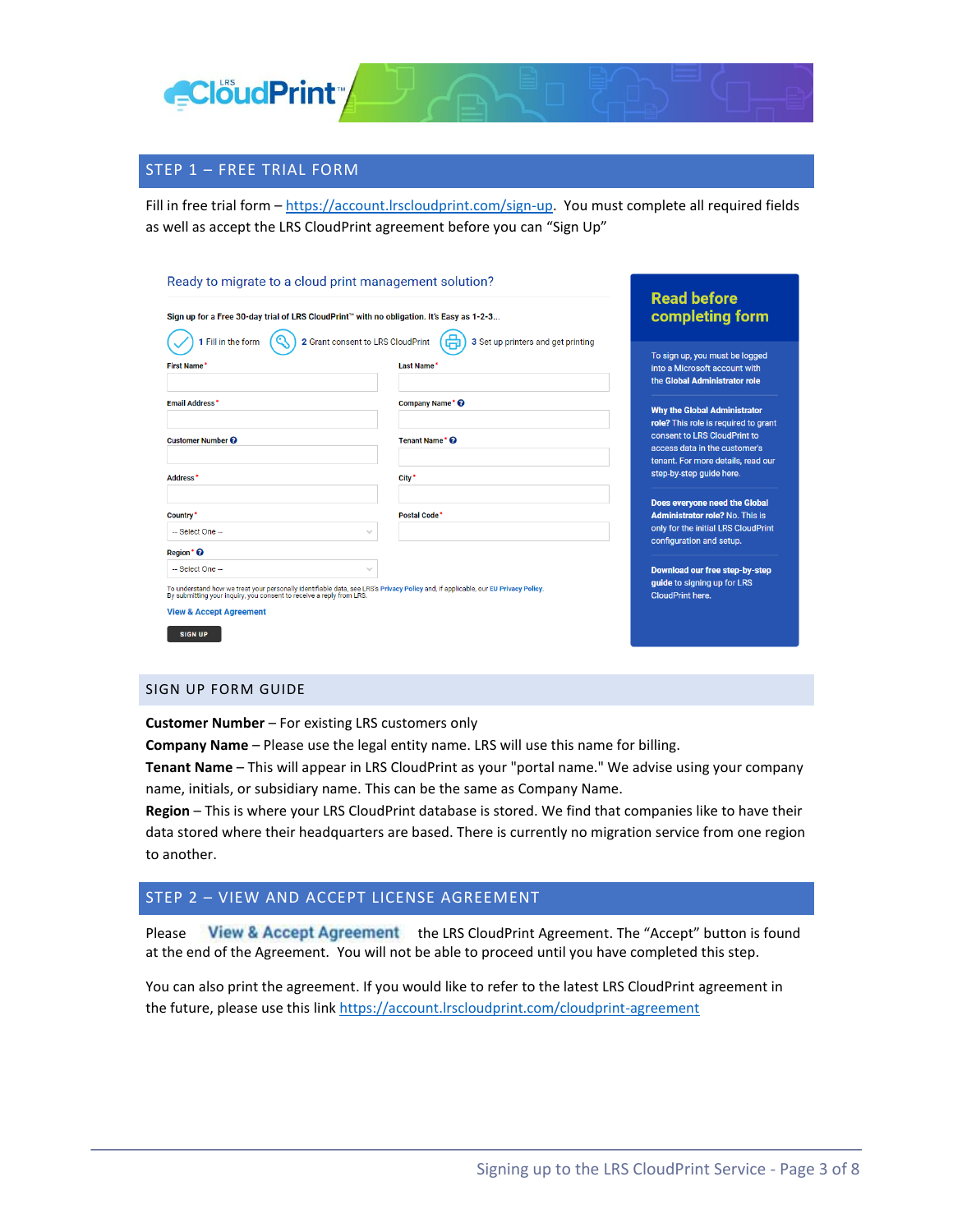

## STEP 3 – GET SIGNED UP

After you view and accept the agreement, click the Sign Up button to request your LRS CloudPrint trial.

SIGN UP

STEP 4 – CONSENT FOR LRS CLOUDPRINT

Next you will be required to give consent to the LRS CloudPrint application in your Microsoft Azure tenant. (For more details see notes on [Global Administrator role\)](#page-1-0)

|                       | youremail@yourdomain.com                                                                                                                                                                                                                                                                                                                                                             |  |
|-----------------------|--------------------------------------------------------------------------------------------------------------------------------------------------------------------------------------------------------------------------------------------------------------------------------------------------------------------------------------------------------------------------------------|--|
|                       |                                                                                                                                                                                                                                                                                                                                                                                      |  |
|                       | Permissions requested<br>Accept for your organisation                                                                                                                                                                                                                                                                                                                                |  |
| <b>Cloud</b><br>Print | <b>LRS CloudPrint</b><br>Irscloudprint.com                                                                                                                                                                                                                                                                                                                                           |  |
|                       | This application is not published by Microsoft or<br>your organisation.                                                                                                                                                                                                                                                                                                              |  |
|                       | This app would like to:                                                                                                                                                                                                                                                                                                                                                              |  |
|                       | $\angle$ Sign in and read user profile                                                                                                                                                                                                                                                                                                                                               |  |
|                       |                                                                                                                                                                                                                                                                                                                                                                                      |  |
|                       | V Read directory data                                                                                                                                                                                                                                                                                                                                                                |  |
|                       | $\vee$ Sign in and read user profile                                                                                                                                                                                                                                                                                                                                                 |  |
|                       | $\vee$ Read directory data                                                                                                                                                                                                                                                                                                                                                           |  |
|                       | all users in your organisation. No one else will be prompted to<br>review these permissions.                                                                                                                                                                                                                                                                                         |  |
|                       | If you accept, this app will get access to the specified resources for<br>Accepting these permissions means that you allow this app to use<br>your data as specified in their Terms of Service and Privacy<br>Statement. The publisher has not provided links to their Terms<br>for you to review. You can change these permissions at<br>https://myapps.microsoft.com. Show details |  |

Click on Accept to start setting up LRS CloudPrint in Microsoft Azure. Once this step is completed you will be redirected to<https://account.lrscloudprint.com/next-steps>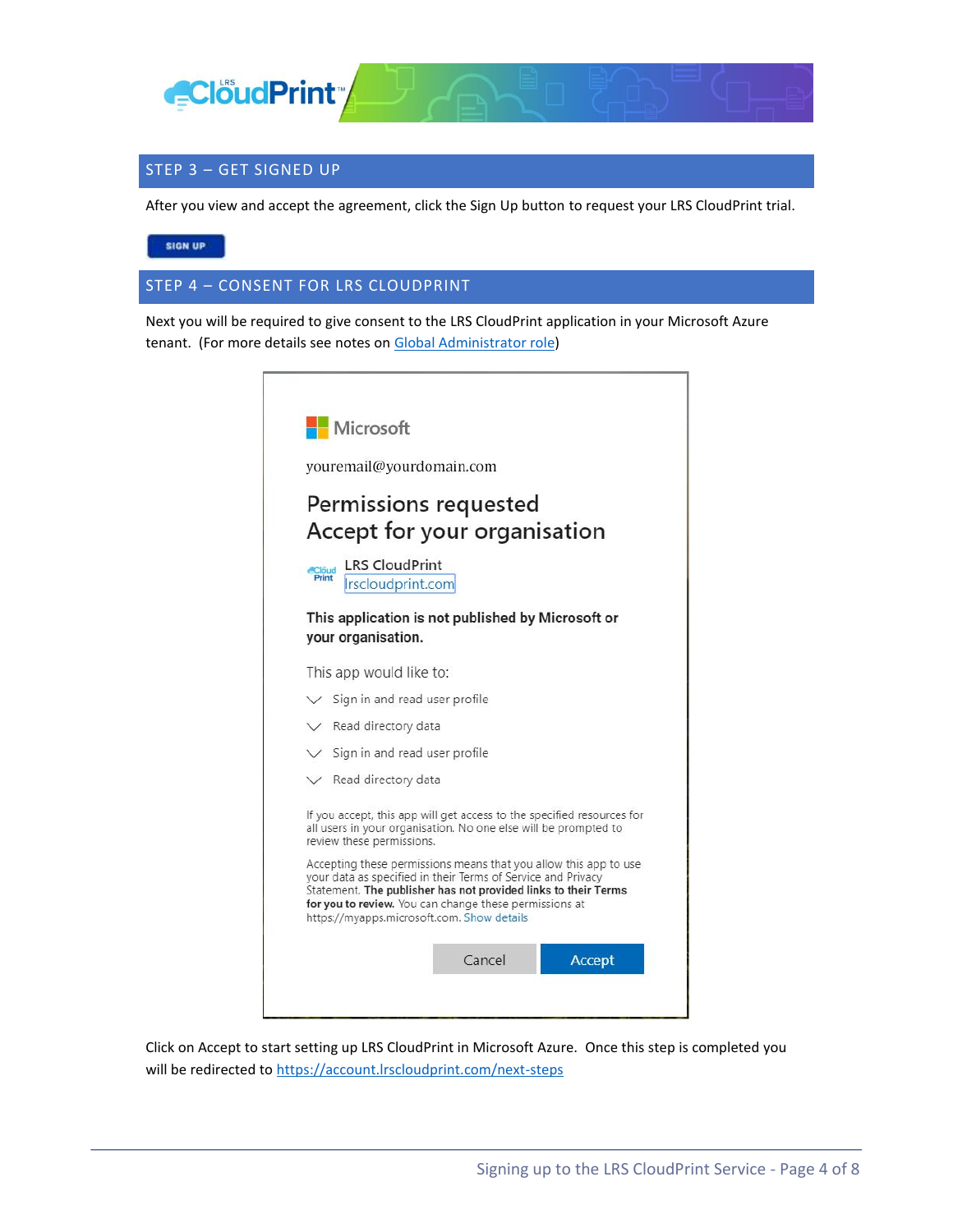

## STEP 5 – ENABLE USER LOGIN

- 1. Open you Azure Active Directory® tenant and find the **Enterprise Applications** blade
- 2. Select LRS CloudPrint in the list of applications
- 3. Under Manage on the left-hand navigation, click Properties
	- a. "Enabled for users to sign-in?" is set to Yes
	- b. "User assignment is required?" is set to No

| Home > Enterprise applications - All applications > LRS CloudPrint - Properties |                                            |                                                      |  |  |
|---------------------------------------------------------------------------------|--------------------------------------------|------------------------------------------------------|--|--|
| LRS CloudPrint - Properties<br>Enterprise Application                           |                                            |                                                      |  |  |
| $\ll$                                                                           | $\Box$ Save $\times$ Discard $\Box$ Delete |                                                      |  |  |
| 眠<br>Overview                                                                   |                                            |                                                      |  |  |
| X Diagnose and solve problems                                                   | Enabled for users to sign-in? $\odot$      | Yes<br>No                                            |  |  |
| Manage                                                                          |                                            |                                                      |  |  |
| H <sup>1</sup> Properties                                                       | Name (i)                                   | LRS CloudPrint                                       |  |  |
| Owners<br>58.                                                                   |                                            |                                                      |  |  |
| Users and groups<br>23.                                                         | Homepage URL (i)                           | https://app.lrscloudprint.com/                       |  |  |
| Provisioning<br>٧                                                               |                                            |                                                      |  |  |
| Self-service<br>ၜႜ                                                              |                                            | <b>ECloud</b><br>Print                               |  |  |
| Security                                                                        | Logo $\odot$                               |                                                      |  |  |
| Conditional Access                                                              |                                            |                                                      |  |  |
| A Permissions                                                                   | Application ID (i)                         | $\mathbb{D}$<br>0f39c281-ae51-4adf-84bd-1b921b598cb2 |  |  |
| Token encryption<br>۰                                                           |                                            |                                                      |  |  |
| Activity                                                                        | Object ID (i)                              | $\Box$<br>4df97431-6f7c-4ede-a4b2-fa896342c562       |  |  |
| $\mathfrak{D}$ Sign-ins                                                         | User assignment required? 1                | Yes<br><b>No</b>                                     |  |  |
| Usage & insights (Preview)<br>û0.                                               |                                            |                                                      |  |  |
| Audit logs                                                                      | Visible to users? (i)                      | <b>Yes</b><br>No                                     |  |  |
| Provisioning logs (Preview)<br>й                                                |                                            |                                                      |  |  |
| E Access reviews                                                                |                                            |                                                      |  |  |
| Troubleshooting + Support                                                       |                                            |                                                      |  |  |
| Virtual assistant (Preview)<br>≌                                                |                                            |                                                      |  |  |
| New support request                                                             |                                            |                                                      |  |  |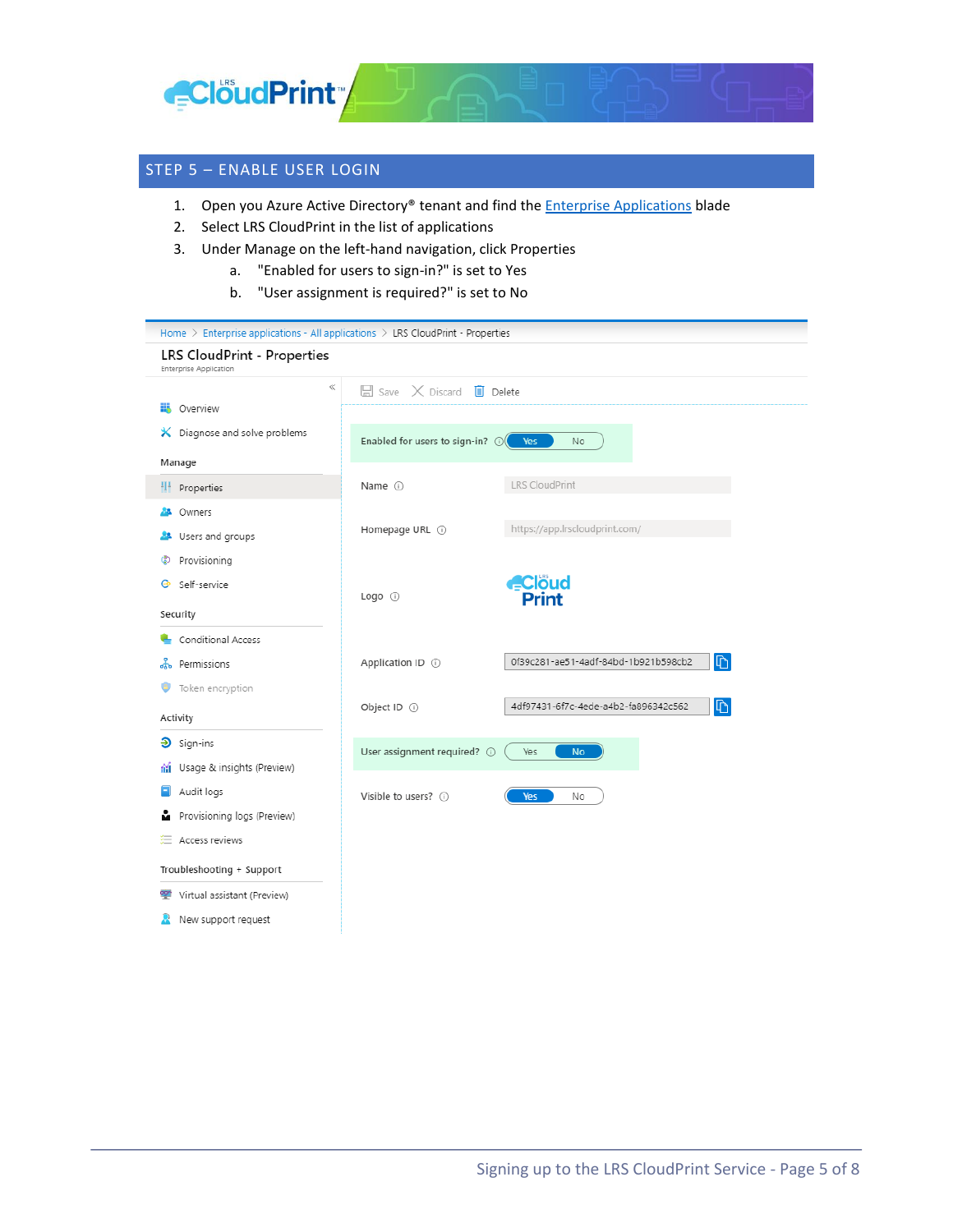

# STEP 6 – SETTING UP USERS AND ROLES IN AZURE ACTIVE DIRECTORY

1. Under Manage on the left-hand navigation, click Users and groups

Activity  $\supseteq$  Sign-ins

fal Usage & insights (Preview)

|                                                                                                                                                                                               | ≪<br>+ Add user ∠ Edit   Remove 2 Update Credentials   EE Columns  <br>C Got feedback?                                             |
|-----------------------------------------------------------------------------------------------------------------------------------------------------------------------------------------------|------------------------------------------------------------------------------------------------------------------------------------|
| 瓶<br>Overview                                                                                                                                                                                 |                                                                                                                                    |
| X Diagnose and solve problems                                                                                                                                                                 | The application will appear on the Access Panel for assigned users. Set 'visible to users?' to no in properties to prevent this. - |
| Manage                                                                                                                                                                                        | First 100 shown, to search all users & groups, enter a display name.                                                               |
| <b>II</b> Properties                                                                                                                                                                          | Display Name<br>Object Type                                                                                                        |
| <b>A</b> Owners                                                                                                                                                                               | No application assignments found                                                                                                   |
| <b>3</b> Users and groups                                                                                                                                                                     |                                                                                                                                    |
| Provisioning                                                                                                                                                                                  |                                                                                                                                    |
| <b>G</b> Self-service                                                                                                                                                                         |                                                                                                                                    |
|                                                                                                                                                                                               |                                                                                                                                    |
| Security                                                                                                                                                                                      |                                                                                                                                    |
| Conditional Access                                                                                                                                                                            |                                                                                                                                    |
| Permissions                                                                                                                                                                                   |                                                                                                                                    |
| Token encryption<br>σ                                                                                                                                                                         |                                                                                                                                    |
| Activity                                                                                                                                                                                      |                                                                                                                                    |
| $\mathfrak{D}$ Sign-ins                                                                                                                                                                       |                                                                                                                                    |
| fil Usage & insights (Preview)                                                                                                                                                                |                                                                                                                                    |
| Click Add User in toolbar                                                                                                                                                                     |                                                                                                                                    |
|                                                                                                                                                                                               | Home > Enterprise applications - All applications > LRS CloudPrint - Users and groups                                              |
|                                                                                                                                                                                               |                                                                                                                                    |
| LRS CloudPrint - Users and groups                                                                                                                                                             |                                                                                                                                    |
| Enterprise Application                                                                                                                                                                        | $\ll$                                                                                                                              |
|                                                                                                                                                                                               | + Add user ∠ Edit ill Remove 2 Update Credentials   EE Columns  <br>$\heartsuit$ Got feedback?                                     |
|                                                                                                                                                                                               | The application will appear on the Access Panel for assigned users. Set 'visible to users?' to no in properties to prevent this. - |
|                                                                                                                                                                                               | First 100 shown, to search all users & groups, enter a display name.                                                               |
|                                                                                                                                                                                               | Display Name<br>Object Type                                                                                                        |
|                                                                                                                                                                                               | No application assignments found                                                                                                   |
|                                                                                                                                                                                               |                                                                                                                                    |
|                                                                                                                                                                                               |                                                                                                                                    |
| Provisioning                                                                                                                                                                                  |                                                                                                                                    |
|                                                                                                                                                                                               |                                                                                                                                    |
|                                                                                                                                                                                               |                                                                                                                                    |
| Conditional Access                                                                                                                                                                            |                                                                                                                                    |
| <b>ii</b> Overview<br>X Diagnose and solve problems<br>Manage<br>H <sup>1</sup> Properties<br><b>A</b> Owners<br><b>3</b> Users and groups<br>©<br>Self-service<br>Security<br>on Permissions |                                                                                                                                    |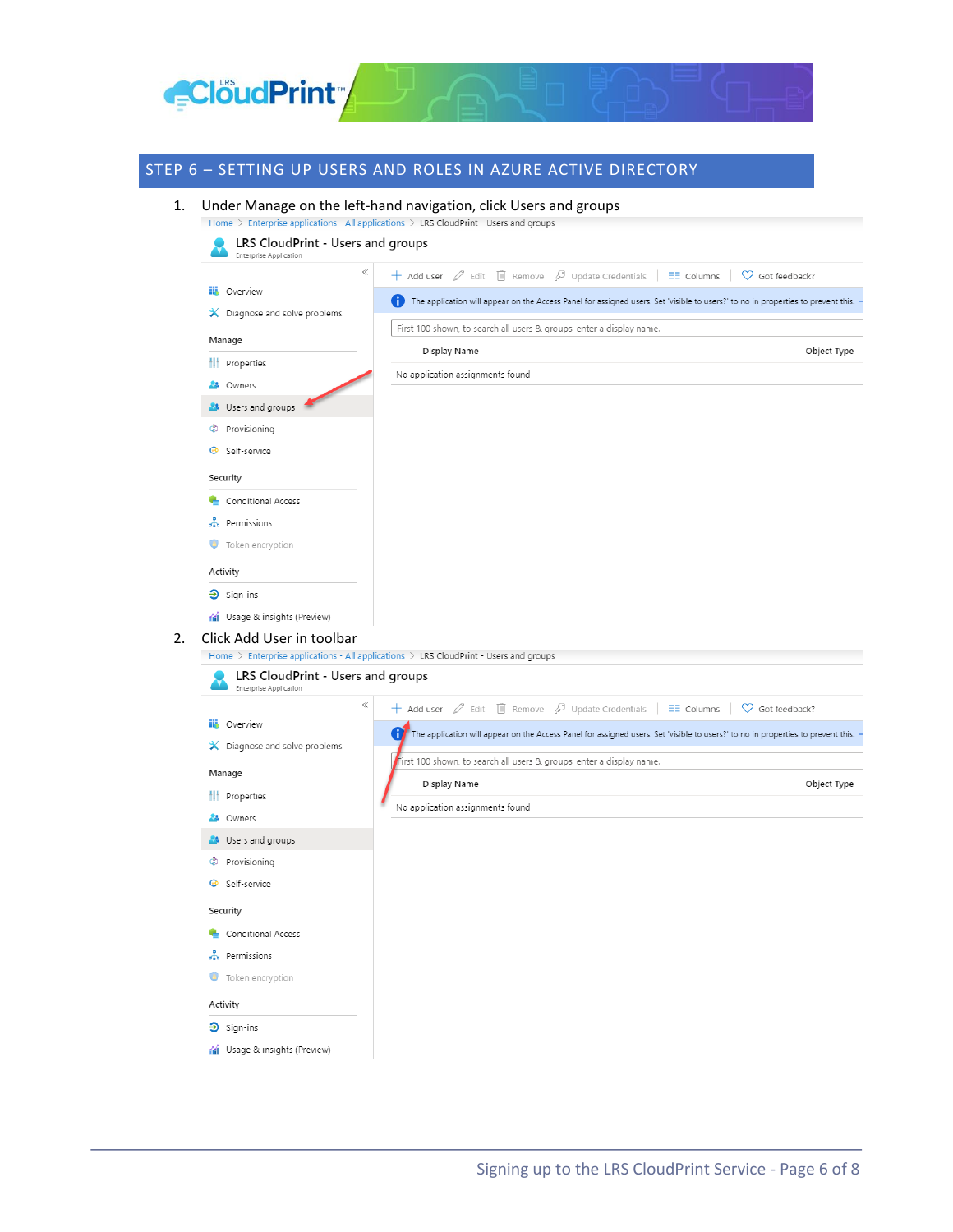

3. Click users and select the users you want add to add to the application.

| Home > Enterprise applications - All applications > LRS CloudPrint - Users and groups > Add Assignment |               | Users                                                                                                                  |
|--------------------------------------------------------------------------------------------------------|---------------|------------------------------------------------------------------------------------------------------------------------|
| Add Assignment                                                                                         |               | $\rho$ search                                                                                                          |
|                                                                                                        |               | Cloud Print Service Owner<br>CP<br>Irscp(ii)<br>Selected<br>ำ<br>LRS Cloud Print Admin<br>Irscpadmin<br>n <sup>2</sup> |
| Users<br>None Selected                                                                                 |               | Selected<br>Russ Farris                                                                                                |
| *Select Role<br>None Selected                                                                          | $\rightarrow$ | <b>RF</b><br>russ.farris@Irs.com                                                                                       |
|                                                                                                        |               |                                                                                                                        |
|                                                                                                        |               |                                                                                                                        |
|                                                                                                        |               |                                                                                                                        |
|                                                                                                        |               | Selected items                                                                                                         |
|                                                                                                        |               | Cloud Print Service Owner<br>Remove<br>Irscp@c                                                                         |
|                                                                                                        |               | LRS Cloud Print Admin<br>Remove                                                                                        |
|                                                                                                        |               |                                                                                                                        |
|                                                                                                        |               |                                                                                                                        |
|                                                                                                        |               |                                                                                                                        |
|                                                                                                        |               |                                                                                                                        |
|                                                                                                        |               |                                                                                                                        |
| Assign                                                                                                 |               |                                                                                                                        |
|                                                                                                        |               | Select                                                                                                                 |

4. Click Select Role and add the the correct LRS CloudPrint role for the selected role. **NOTE: YOU CAN ONLY SELECT ONE ROLE AT A TIME**.

| Home > Enterprise applications - All applications > LRS CloudPrint - Users and groups > Add Assignment | Select Role                                   |
|--------------------------------------------------------------------------------------------------------|-----------------------------------------------|
| Add Assignment                                                                                         | $\mathcal{P}$ Enter role name to filter items |
|                                                                                                        | LRS CloudPrint Administrator                  |
| A Groups are not available for assignment due to your Active Directory plan level.                     | LRS CloudPrint Service Owner                  |
| Users                                                                                                  | LRS CloudPrint User                           |
| $\lambda$<br>1 user selected.                                                                          |                                               |
| *Select Role<br>None Selected                                                                          |                                               |
|                                                                                                        |                                               |
|                                                                                                        |                                               |
|                                                                                                        |                                               |
|                                                                                                        |                                               |
|                                                                                                        |                                               |
|                                                                                                        |                                               |
|                                                                                                        |                                               |
|                                                                                                        |                                               |
|                                                                                                        |                                               |
|                                                                                                        |                                               |
|                                                                                                        |                                               |
|                                                                                                        |                                               |
|                                                                                                        |                                               |
|                                                                                                        |                                               |
|                                                                                                        | Selected Role                                 |
| Assign                                                                                                 | LRS CloudPrint Administrator                  |

5. Click assign to complete this process.

There are three different user roles in Azure AD to assign to users and groups:

- An LRS CloudPrint Administrator has privileges to:
	- o Manage the printing system
	- o Create devices and printers
	- o Upload print drivers and printer configurations
	- o Administer pending print jobs
- An LRS CloudPrint Service Owner has privileges to:
	- o Manage the account subscription
	- o See license usage
	- o Remove users